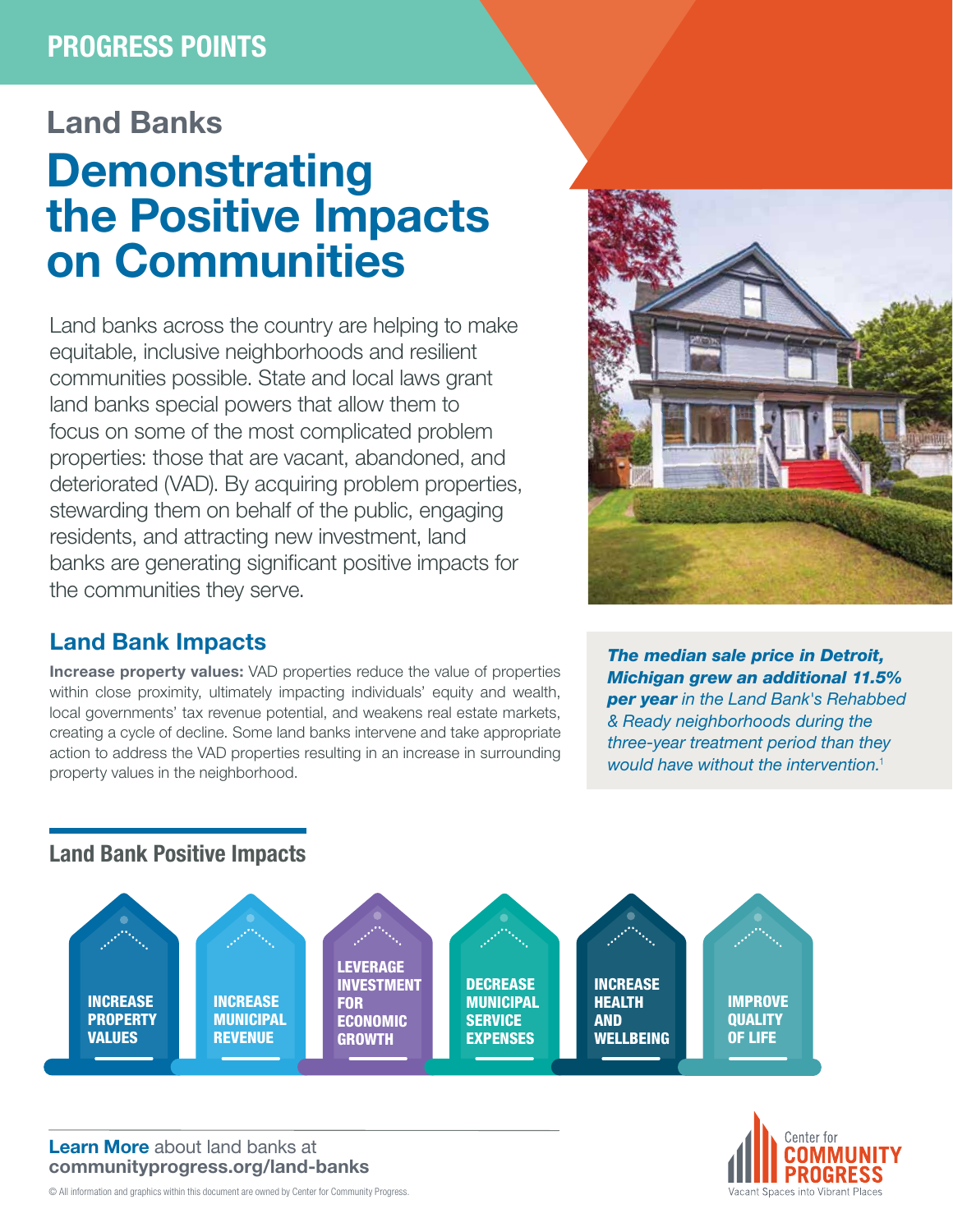## PROGRESS POINTS



*<u>CONSTANTINO</u>* 

Leverage investment for economic growth: Public expenditures can lead to private investments. Through interventions ranging from small residential rehabilitation to large-scale catalytic projects, land banks have been able to leverage their investment with private, public, and philanthropic funding.

Decrease municipal service expenses: VAD properties are a drain on municipal services, such as code enforcement, fire, and police. When land banks become the steward of the properties, and eventually dispose to a responsible owner, those municipal service costs are decreased.

Increase health and wellbeing: Addressing VAD properties can lead to decreases in crime, and increases in wellbeing and personal and public health.

**Improve quality of life:** Land bank impacts are not just economic. They increase civic engagement and alter perceptions of the neighborhood, leading to pride and increased feelings of confidence in the trajectory of neighborhoods.

## Emerging Practices in the Field

Land banks address properties in flexible and responsive ways, driven by the outcome that best meets the community's goals. This flexibility allows for innovative partnerships and responsive actions to emergent community needs.

Racial equity and social justice: Land banks across the country are using their powers to advance racial equity and social justice and build community wealth in historically disinvested neighborhoods. They are shaping their

Learn More [about land banks at](https://communityprogress.org/resources/land-banks/) [communityprogress.org/land-banks](https://communityprogress.org/resources/land-banks/)

*Studies show simply cleaning and greening vacant lots can decrease gun-related violence by as much as 29%.* 2

*Ten land banks operating in New York State were able to leverage \$77 million in private investment; including \$13 million in local and county government funds, and \$10.5 million in other grants from public,* 

*philanthropic and private partners.*<sup>3</sup>



*The Lucas County Land Bank in Toledo, Ohio has established a \$1.5 million Neighborhood Justice Fund to support land bank investments that will grow wealth and foster health in Black and Brown communities.*<sup>4</sup>